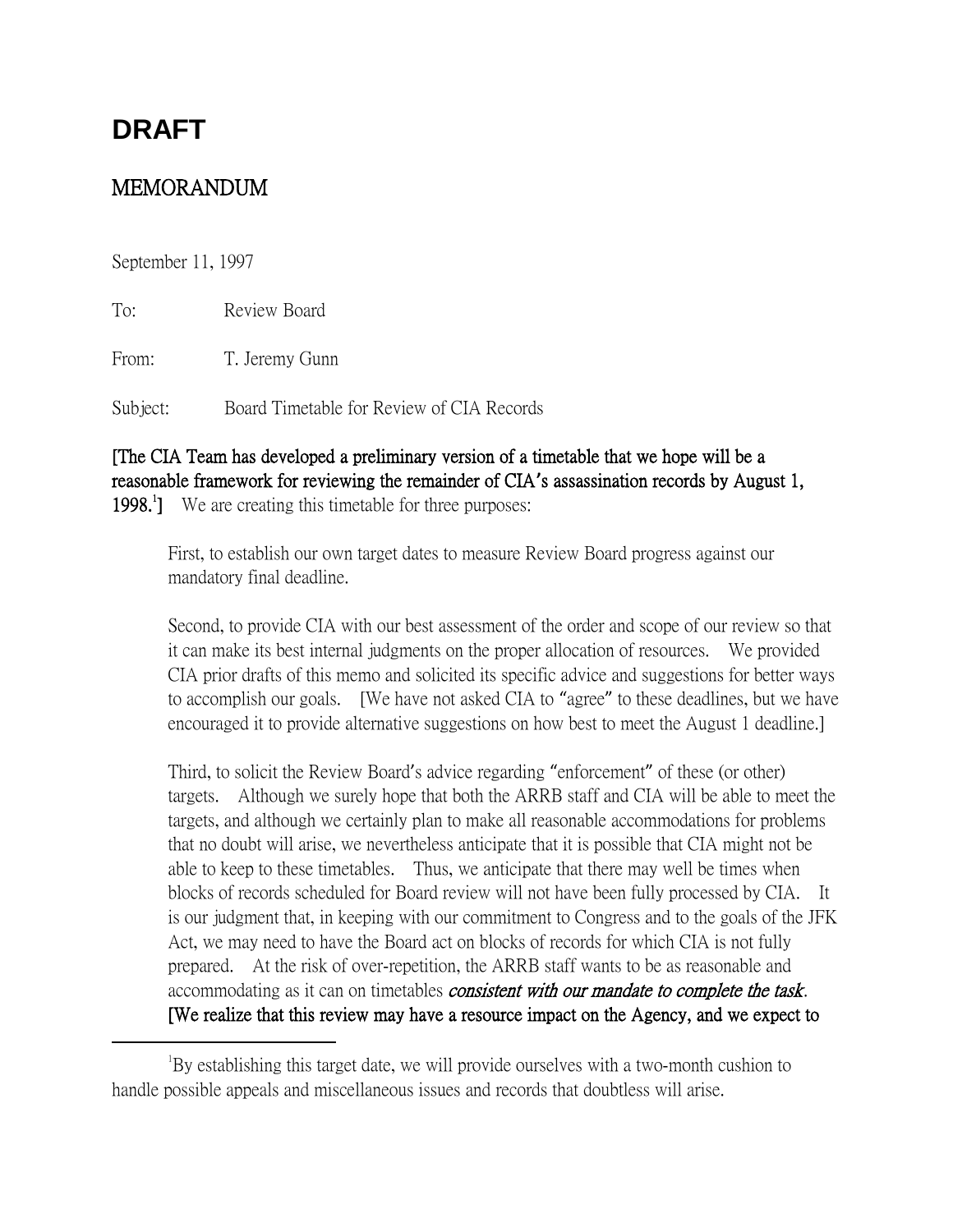refine this timetable both to minimize the resource impact and to allow us and the CIA to proceed most efficiently with the review. We also take very seriously our commitment to Congress to complete our work on schedule.] Is the Board prepared to make decisions on records if CIA has not completed its review and to enforce those decisions?

#### [Global Issues

#### -Open in Full Records

Although there is some value in sending records to Archives as soon as possible, CIA maintains that processing of Open in Full records at the end of the review will allow them to utilize their resources more effectively in their review of other records. ARRB staff recognizes the dividends in this application of resources and is confident that CIA will prepare at the end of the review, records that have been identified as Open in Full.

## -Duplicates

CIA will continue to identify duplicates and will process them at the end of the review, possibly during July and August of 1998.]

## Oswald 201 File

- 17 boxes
- current status:

review completed (with a few minor exceptions)

## CIA Sequestered Collection

1. **"**The 63 boxes**"**

#### - current status:

[I have deleted the sentences that refer to the Record Identification Forms because Barry asserts that generating the 104 numbers does not slow the review process. Also, I should clarify that CIA created Record Identification Forms in their 1993. They now only need to run extracts to assign the 104 numbers.] The ARRB staff has completed a survey of the 63 boxes (on the folder level) and assigned each folder a relevance priority on a 1 to 4 scale. CIA has completed its declassification review of roughly 66% of the priority 1 folders, and will turn shortly to priorities 2 and 3.

The ARRB Staff has completed approximately 50% of the priority 1 records and those records have been (or will shortly) be voted on by the Board.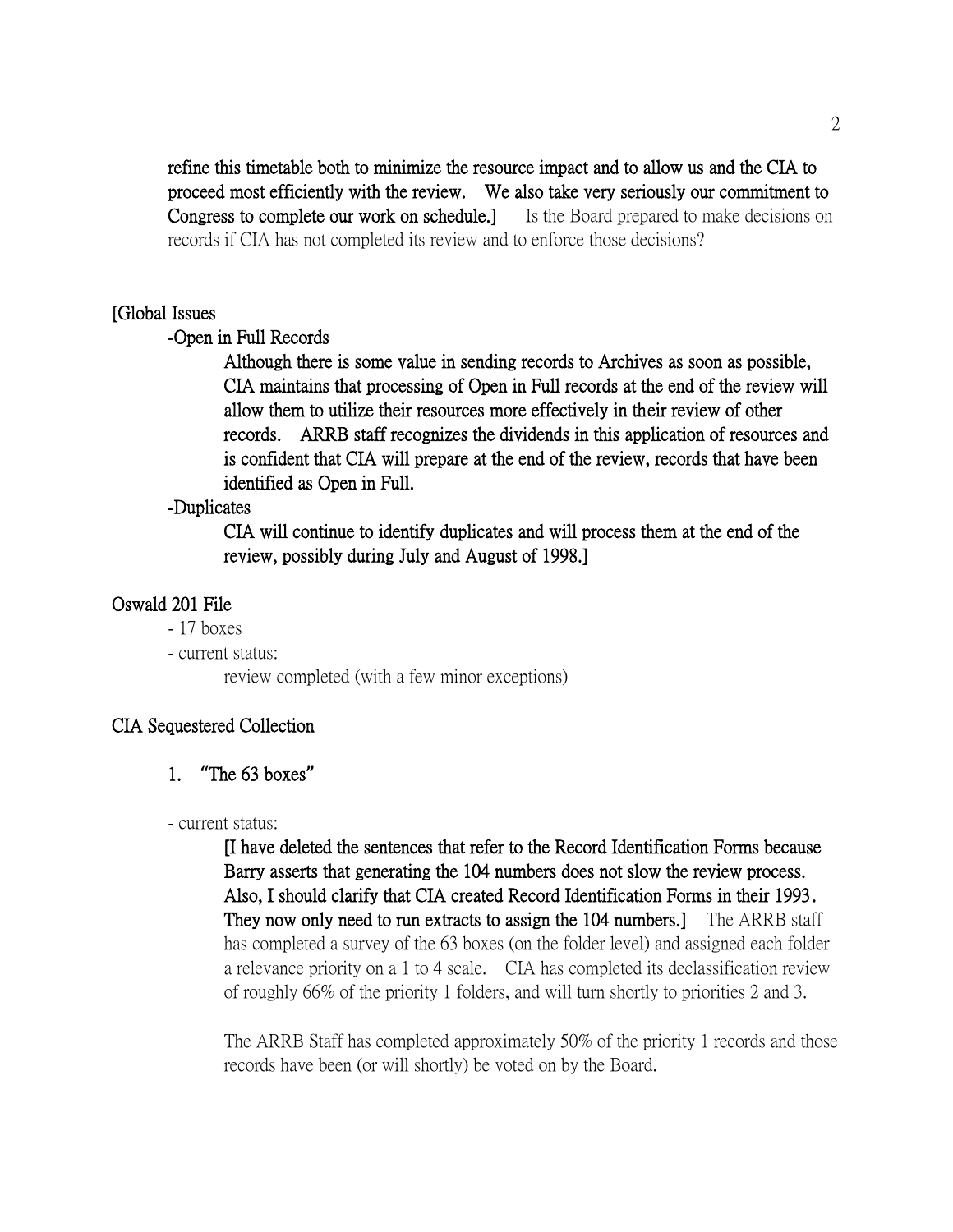- targets:

-time line:

## [These targets are a rough working outline. They will be refined after further consultation with CIA.]

Completion of final review of 63 boxes by January 31, 1998.

| 9/30/97  | box 40 (priority 1)     |
|----------|-------------------------|
| 10/31/97 | box 48 (priority 1)     |
| 11/30/97 | box $56$ (priority 1)   |
| 12/31/97 | box $63$ (priority 1)   |
| 1/31/98  | all priority 2, 3 and 4 |

[CIA would prefer to review the priority 2, 3 and 4 folders later in the process, after the completion of the microfilm. Waiting would put the review of these records beyond the projection submitted in the timetable we sent to the Committee on Government Reform and Oversight in June. How much of a concern is that?]

2. HSCA Staff notes (originally located in the 63 boxes)

-status:

Record Identification Forms prepared for all documents. CIA review is 80% complete. ARRB staff completes its review shortly after receiving records from CIA.

-target dates:

Complete Board voting by November 18, 1997.

#### 3. Microfilm (72 boxes)

- current status:

## [CIA prepared Record Identification Forms at the folder lever for the 1993 review. Preparation of the Record Identification Forms is a concern for CIA. They have expressed their desire to prepare them after the Board has reviewed the records.]

CIA identified approximately 33% of these records as NBR. ARRB staff has reviewed all CIA NBR designations, and has identified additional records that should be reviewed by the Board.

[We will discuss with the CIA the preparation of Record Identification Forms and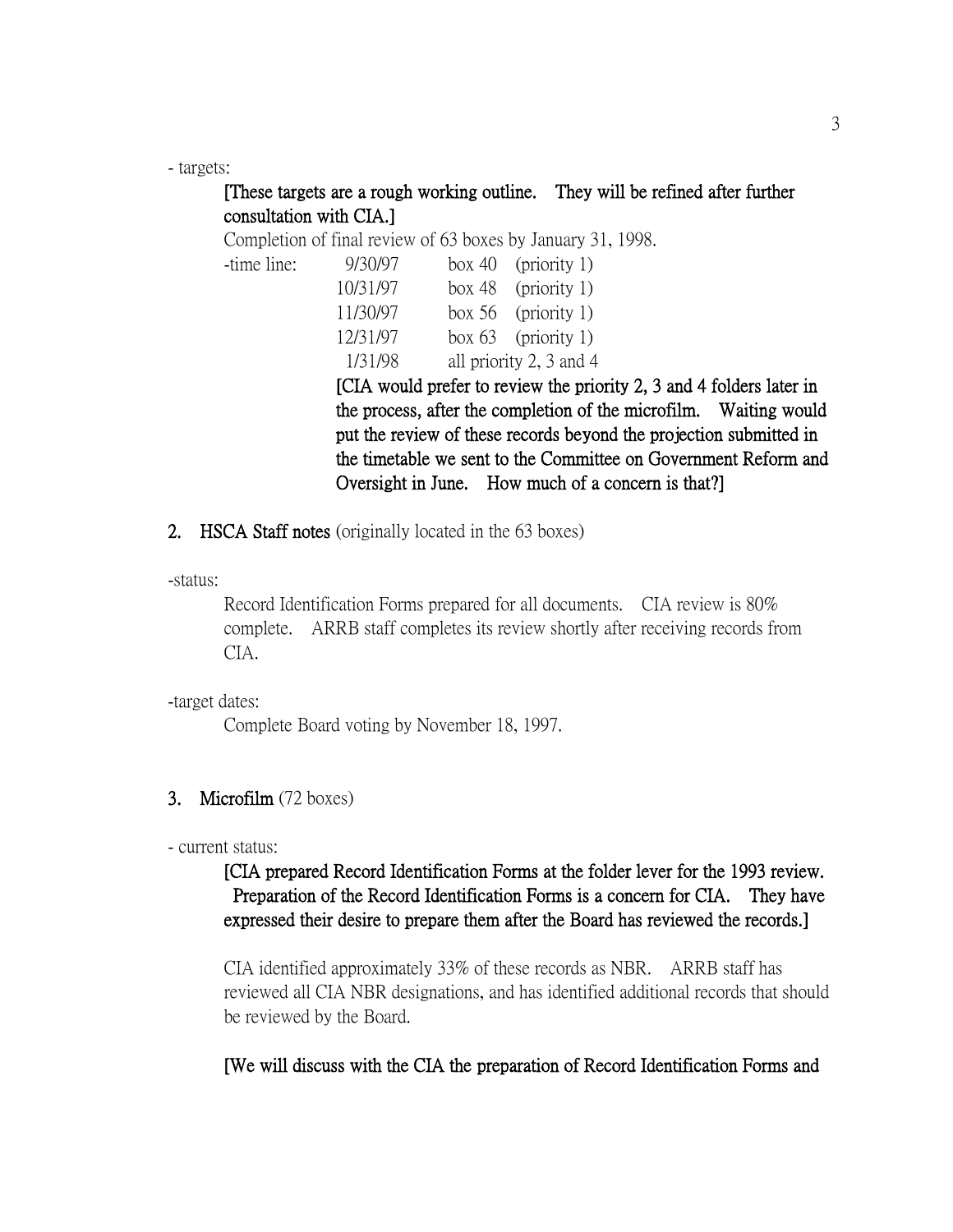## develop a plan that will best facilitate review. $]$ <sup>2</sup>

-targets:

CIA begins review by November 1, 1997 and completes review by July 1, 1998.

Complete Board determinations by July 31, 1998.

| -time line:                    |          | [This time line is a rough working outline. It will be refined after |  |
|--------------------------------|----------|----------------------------------------------------------------------|--|
| further coordination with CIA. |          |                                                                      |  |
|                                | 11/30/97 | boxes $1-6$                                                          |  |
|                                | 12/31/97 | boxes $7-13$                                                         |  |
|                                | 1/31/98  | boxes $14-19$                                                        |  |
|                                | 2/28/98  | boxes $20-25$                                                        |  |
|                                | 3/31/98  | boxes $26-31$ & $44-45$                                              |  |
|                                |          | (Boxes 32-43 contain LHO's 201 file which will be                    |  |
|                                |          | treated as a special case.)                                          |  |
|                                | 4/30/98  | boxes $46-51$                                                        |  |
|                                | 5/31/98  | boxes $52-62$                                                        |  |
|                                | 6/30/98  | boxes 63-72                                                          |  |

#### 4. Microfilm copy of Oswald 201

(approximately 12 boxes)

-issue:

 $\overline{a}$ 

The vast majority, and perhaps all Oswald Microfilm records are duplicates of records the Board has already reviewed under the Act. To the extent that the records have previously been reviewed, there is little value in re-reviewing the records. The ARRB staff will survey the Microfilm 201 in an effort to identify any additional records that have not already been acted upon by the Board. Any records not previously acted upon by the Board will be so designated, a Record Identification Form will be prepared, and they will be sent for Board action. The remaining

<sup>&</sup>lt;sup>2</sup>Board staff has no objection to the records being identified entirely on the folder level provided that all records in the folder are open if full. If there are records in which the CIA is requesting redactions, those records must be identified individually. The remainder of open in full records may still be identified with one Record Identification Form (IDEN aid) as being the contents of the same folder.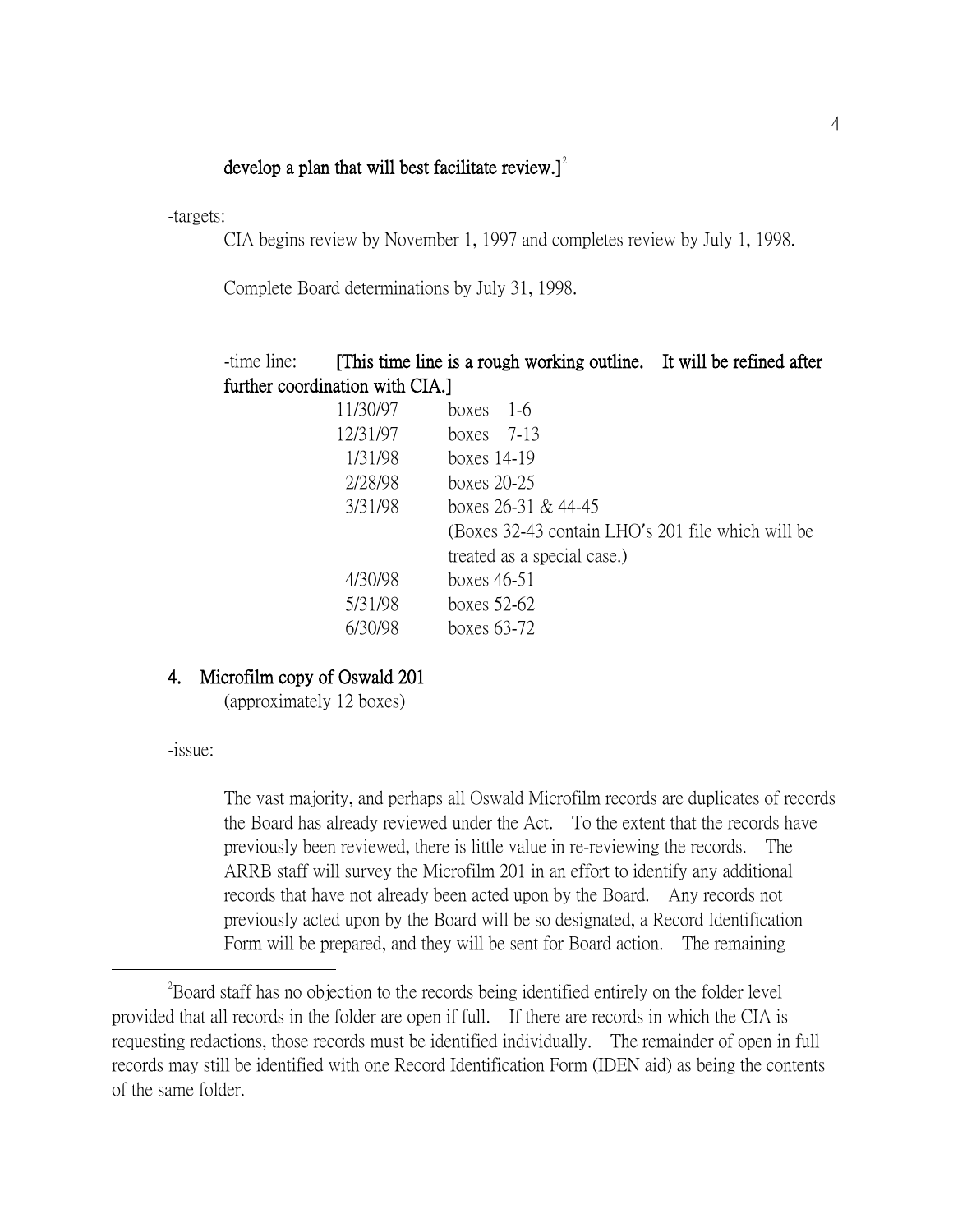Microfilm 201 will be transferred to the JFK Collection at NARA and opened in full in 2017.

-status:

Staff will have completed a preliminary review before the September 1997 meeting.

## 5. Oswald Office of Security File

#### [Specifics to be added to next draft.]

Working Files (including "Russ Holmes" papers, etc.)

- status:

No Record Identification Forms have been prepared. ARRB staff has conducted a general survey.

- target dates:

Work to commence by CIA on October 1, 1997. CIA should prepare Record Identification Forms for all records by January 1, 1998. Completion of review and Board determinations by March 31, 1998.

-strategy:

Though not work tasked by the agency, the Russ Holmes file is the product of a CIA employee, and it is the best organized collection of assassination records held by the agency. Its value as a reference tool is greatest as a collection. Therefore, though the file contains many duplicates of records found in the JFK collection, [the Review Board staff recommends that it be preserved as a collection. Duplicates and Release in Full documents should be treated in the same manner as they are in the rest of the collection.] As with the microfilm from the Sequestered Collection, Review Board staff has no objection to the records being identified entirely on the folder level provided that all records in the folder are open if full. If there are records in which the CIA is requesting redactions, those records must be identified individually. The remainder of open in full records may still be identified with one Record Identification Form (IDEN aid) as being the contents of the same folder. [We understand that CIA is concerned that the review of the Russ Holmes files might strain their resources. We will make every effort in working with CIA to find a way to review and process these records that will minimize those concerns.]